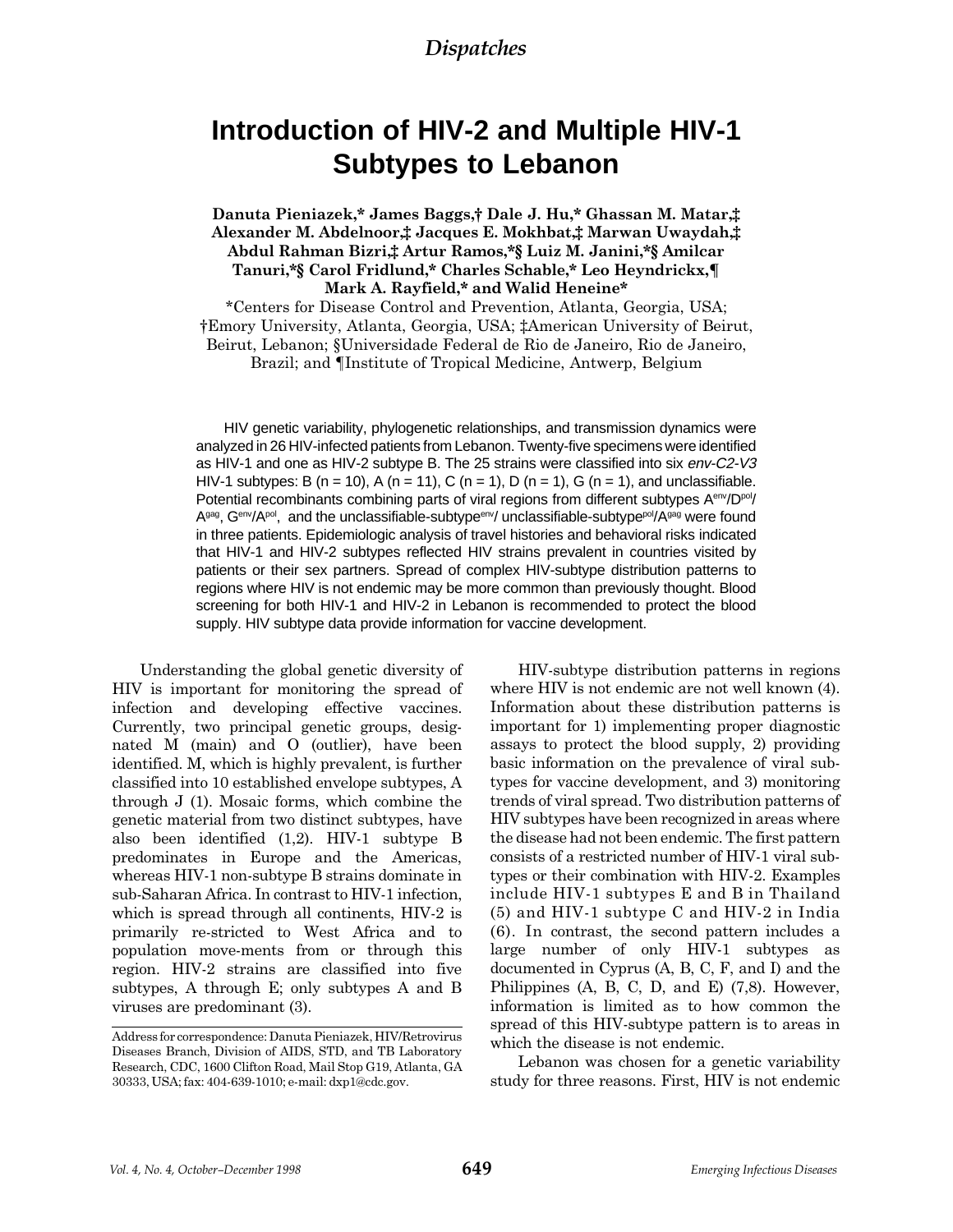in Lebanon, but its presence is slowly increasing (9,10). From 1984 (when the first case of AIDS was identified) (11) to 1996, 400 cases of HIV infection were reported to the Lebanon National AIDS Control Program (J.E. Mokhbat, pers. comm.). Second, Lebanon has a central geographic location, strong historic links, and frequent population movements to and from other countries. Third, the potential for introduction of multiple HIV subtypes is present given the large number of Lebanese expatriates who return to Lebanon after living and working in HIV-endemic regions such as Africa (mainly West Africa).

### **Study Population**

With informed consent, interviews and blood samples were obtained from 26 HIV-seropositive Lebanese citizens (17 men and 9 women) living in Lebanon at the time of the study. They were referred (in 1996) from both urban and rural areas to the Medical Center of the American University of Beirut or the Saint George Hospital in Beirut, Lebanon.

### **Study Design**

HIV-1 antibodies were discriminated from HIV-2 antibodies by a synthetic slot immunoblot composed of recombinant viral proteins and synthetic peptides (Genelavia Mixt, Peptilav 1-2, HIV Blot 2.2-Diagnostic Biotechnology and New LAV Blot II, Sanofi Diagnostic Pasteur, France).

Double-stranded viral DNA of nested polymerase chain reaction (PCR)-amplified env  $(C2-V3)$ , pol (*protease-prot*), and *gag* (*p24* fragment) from peripheral blood mononuclear cells were direct sequenced (12,13). Comparative phylogenetic analysis of two or three independent viral regions enables identification of a possible mosaic viral genome (2). The sequences were aligned by use of the CLUSTAL multiplesequence alignment program (14). After regions containing gaps were eliminated, the aligned sequences were analyzed with the maximum likelihood method by using the fastDNAml program, which uses randomized data input and global rearrangement (15). Additionally, the neighbor-joining method (PHYLIP package version 3.5c [16] or TREECON software [17]) was used, with or without bootstrapping. The stability of the tree's topology was tested by pruning, which consists of removing one species from the alignment and rerunning the phylogenetic analysis. SIV-cpz sequences were used as outgroup. All specimens were also screened for HIV-2 DNA by nested-PCR amplification of viral HIV-2 prot gene. The outer PCR primers were DP20: 5' GACAGAGGACTTGCTGCA; nucleotide position: 2068-2083, HIV- $2_{\text{ROD}}$ , and DP21: 5′ GGCCATTGTCTCAGTTTTGG; nucleotide position: 2435-2454. The inner primers were DP26a: 5′ CACCTCAATTCTCTCTTTGGA; nucleotide position: 2082-2102; and DP27: 5′ TAGATTTAATGACATGCCTAA; nucleotide position: 2360-2380. Analysis based on HIV-2 pol region is highly specific and allows classification of HIV-2 sequences into phylogenetic subtypes (3,18,19).

### **Molecular Characteristics of HIV Infection**

Of 26 patients, 25 were HIV-1 PCR-positive; the remaining patient (LE25) was HIV-2 PCRpositive and was classified as having subtype B infection (Figure 1). No dual infections with HIV-1 and HIV-2 strains were found.



Figure 1. Phylogenetic classification of HIV-2 sequence from Lebanese patient LE25 (arrow) basing on the prot gene (GenBank accession no. AF026912). The tree was generated by the maximum likelihood method. Numbers at the branch nodes connected with subtypes indicate bootstrap values. The distinct HIV-2 subtypes are delineated. The scale bar indicates an evolutionary distance of 0.10 nucleotides per position in the sequence. Vertical distances are for clarity only.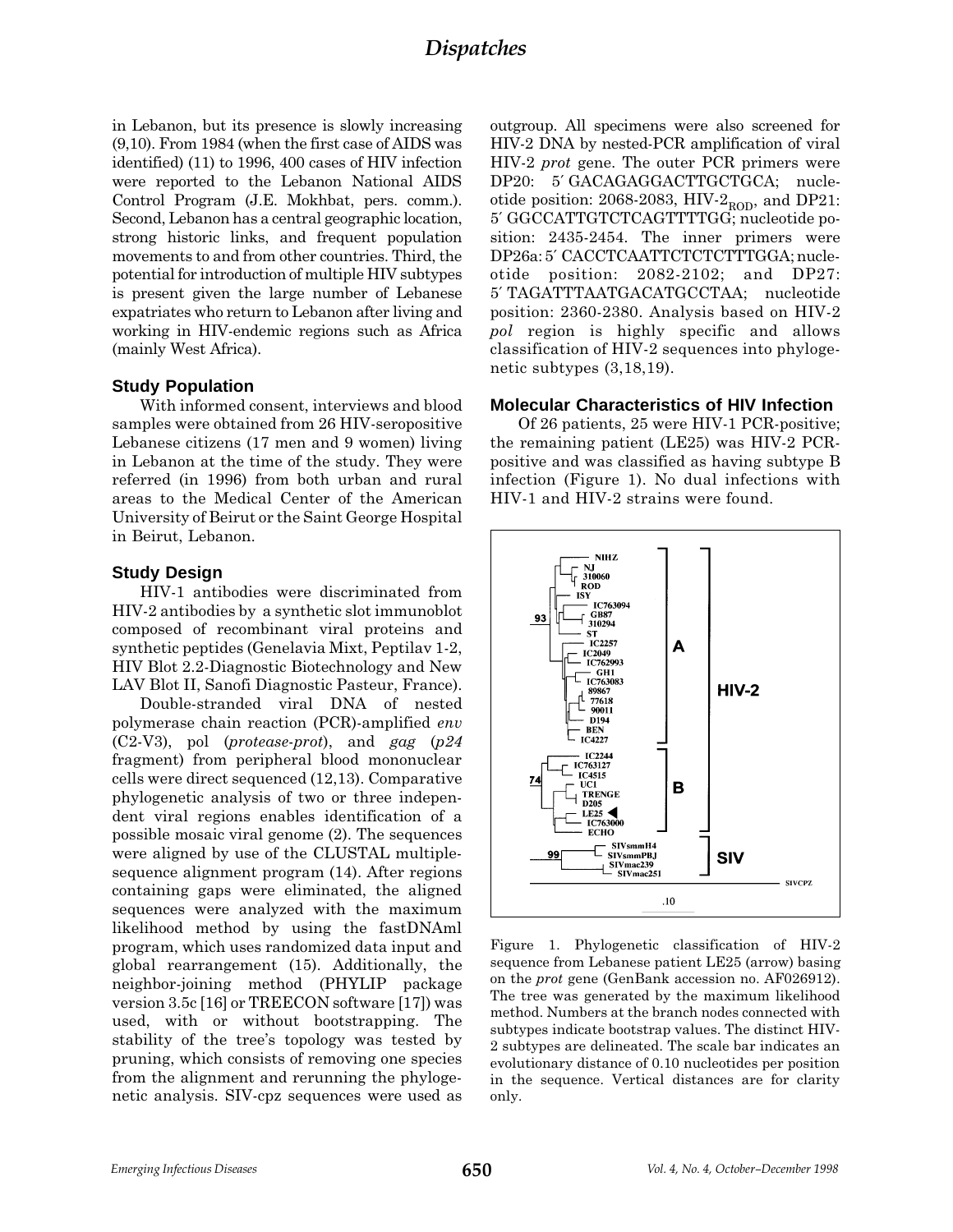The comparative phylogenetic analysis of 25 HIV-1 specimens identified 23 cases with the same subtype assignment for the *env* and *pol* sequences and classified 22 as known subtypes A  $(n = 10)$ , B  $(n = 10)$ , C  $(n = 1)$ , D  $(n = 1)$  (Figure 2). In contrast, the remaining specimen (LE7) consisted of distinctively divergent pol and env sequences (Figure 2a, b) as they failed to cluster with known standard HIV-1 sequences, including divergent env subtypes I and J (Figure 2c). Intragene recombination within pol and env sequences of specimen LE7 was not observed when nucleotide signature patterns in HIV-1 subtypes were compared. Thus, this strain might represent a potential novel HIV-1 subtype. However, gag sequence of this virus grouped into HIV-1 subtype A, and this association was supported by the bootstrap value of 90% (Figure 2d). Taken together, these results indicate that LE7 viral genome has a mosaic pattern involving elements of an unclassifiable-divergent strain and subtype A (unclassifiable  $e^{i n v}$  unclassifiable  $p o l$ Agag). In addition, potential recombinant viruses combining viral env, pol, and gag from different subtypes were identified in two other specimens. Two known recombinant patterns,  $G<sup>env</sup>/A<sup>pol</sup>$  and  $A<sup>env</sup>/D<sup>pol</sup>/A<sup>gag</sup>$ , have been found in patients LE24 and LE9, respectively. However, a potential recombinant is sometimes difficult to recognize, especially between subtypes B and D viruses, which are relatively closely related; specimen LE22 illustrates such a situation. The protease gene sequence, the most outside branch in this clade, grouped weakly with subtype B (Figure 2a). This association, however, was not stable by analysis that used pruning techniques and not supported by bootstrap analysis (only 48% value as opposed to 72% without this sequence). These data suggest that it is unlikely that LE22 prot is subtype B, and because both env and gag sequences clustered into subtype D, we have classified this sample as subtype D.

## **Epidemiologic Characteristics**

To better understand the transmission dynamics and temporal introduction of these HIV variants, we analyzed patients' data (demographics, behavioral risk, modes of transmission, and travel histories) (Table).

Of eight male patients with subtype B HIV-1 infection, six traveled to Europe, the Americas, Asia (Thailand), or different locations in the Middle East. All reported sexual contacts abroad either with commercial sex workers or homosexual or bisexual men. Of the remaining two patients, one traveled selectively to Africa and had sexual contacts in Côte d'Ivoire and Nigeria, whereas the other reported no travel outside Lebanon and had no sexual contacts with commercial sex workers. In contrast, all nine male patients infected with non-subtype B HIV-1, including three mosaic viruses, traveled to Africa or the United Arab Emirates and reported sexual contacts with commercial sex workers.

The behavioral risks of the female patients differed substantially from those of the male patients. All female patients were married, and none reported high-risk activities or contacts with commercial sex workers. Moreover, all female patients (except one [LE12], who had acquired HIV-1 infection from blood transfusion) reported that their spouses were HIV-infected and traveled abroad with them or alone.

To determine if the female patients acquired HIV infection from their spouses, we analyzed available epidemiologic data on the spouses of three female patients LE17, LE19, and LE13. The female patients LE17 and LE19 were spouses of patients LE18 and LE23, respectively. These two couples, LE17/LE18 and LE19/LE23, were infected with HIV-1 subtype A and subtype B viruses, respectively (Figure 2b). In further detailed pairwise analysis of viral DNA isolated from the husband and wife, a small nucleotide divergence of 3.1% within env and of 0.6% for both prot and gag (13,20) showed that in the first couple viral strains were closely related. These data are concordant with epidemiologic findings, which strongly indicate that the husband was the source of infection because of his high-risk sexual activities with commercial sex workers during travels to the United Arab Emirates. His wife did not travel outside Lebanon and did not report activities that would have placed her at risk for HIV-1 infection. In the second couple (LE19/LE23), however, only weak relation between viral strains was observed (nucleotide divergence of 9.8% within env and 2% within prot). This could be due to many factors including 1) the time that elapsed from infection; 2) transmission of different quasispecies to the spouse; 3) detection of only major quasispecies by direct sequencing, which differed in the couple; and 4) a different source of HIV-1 infection in the sex partner. The latter hypothesis was not supported by epidemiologic data, which indi-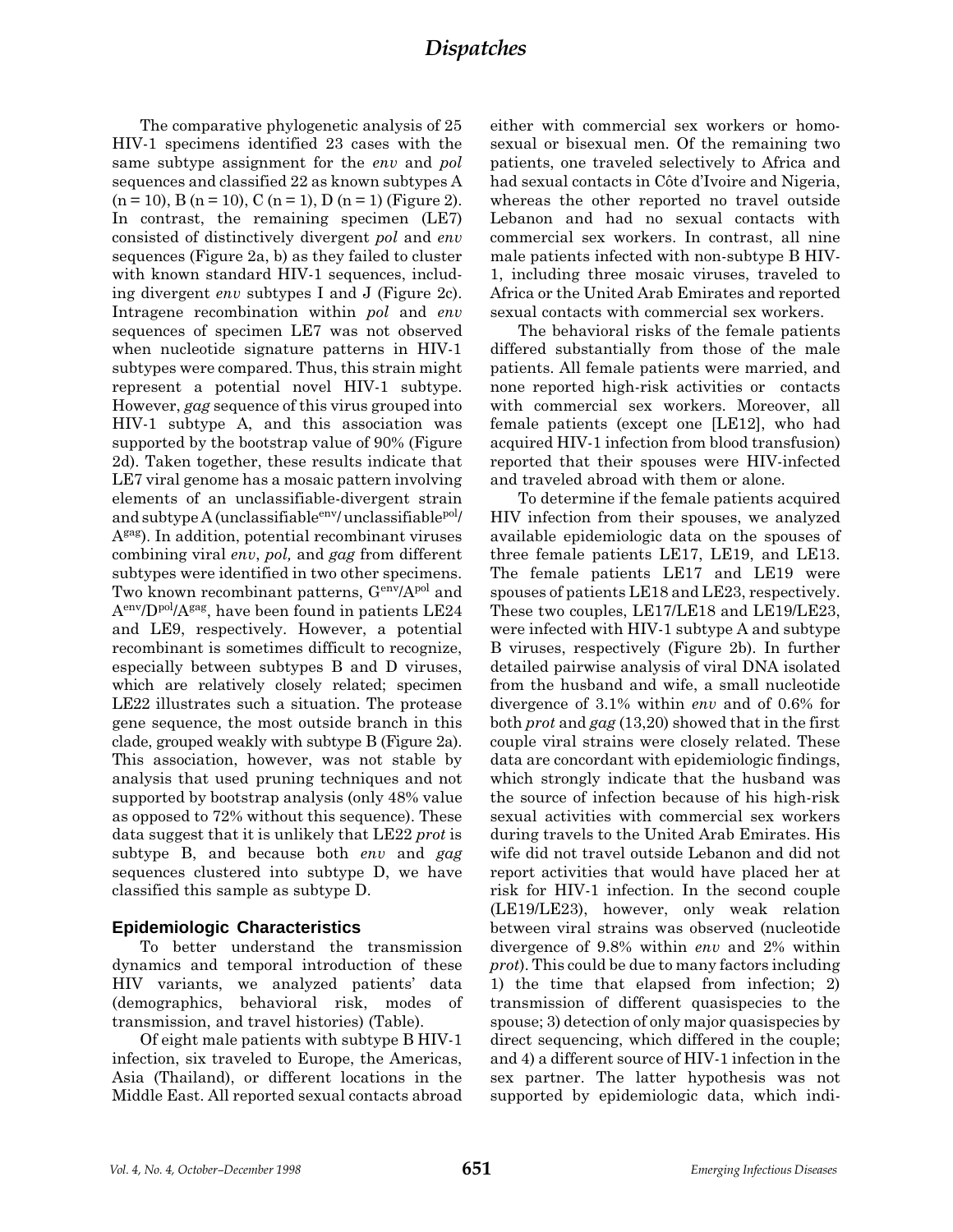**Dispatches** 



Figure 2. Phylogenetic classification of HIV-1 sequences from Lebanese patients denoted with LE prefix (GenBank accession nos. AF025691-AF025745). The trees were constructed on the basis of the DNA sequences of prot (a), env (b and c), and gag (d) by the maximum likelihood method. Numbers at the branch nodes connected with subtypes indicate bootstrap values. Env trees: (b) includes all 25 Lebanese sequences of 325 bp and reference sequences from eight subtypes A through H; and (c) includes only Lebanese LE7 sequence of 216 bp and marker sequences from subtypes A through J.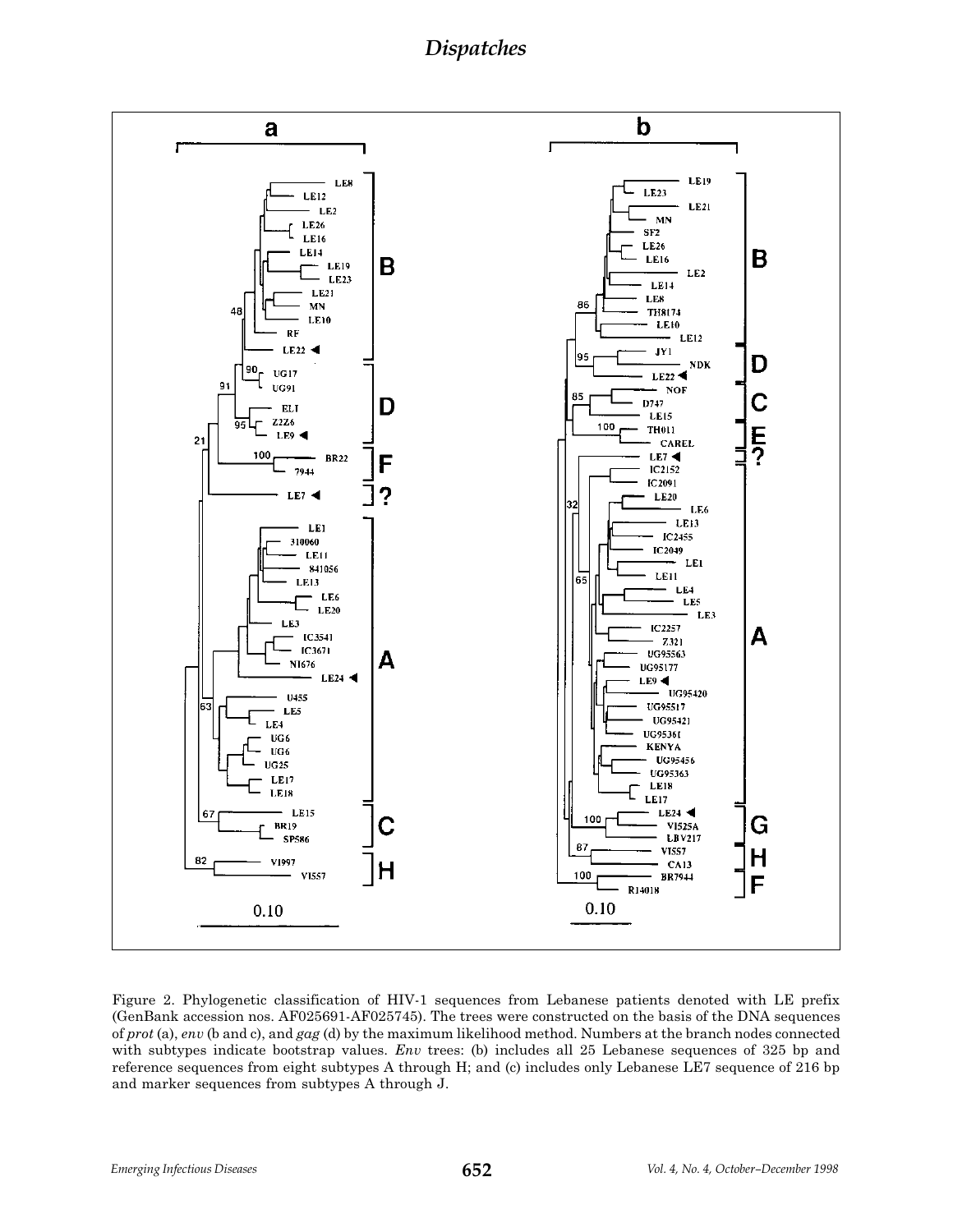**Dispatches** 



Figure 2. continued. Arrows indicate Lebanese samples that clustered in different lineages depending on which parts of their genome were analyzed. The distinct HIV-1 subtypes are delineated. ? represents the unclassified position of prot and env sequences of sample LE7. The scale bar indicates an evolutionary distance of 0.10 nucleotides per position in the sequence. Vertical distances are for clarity only.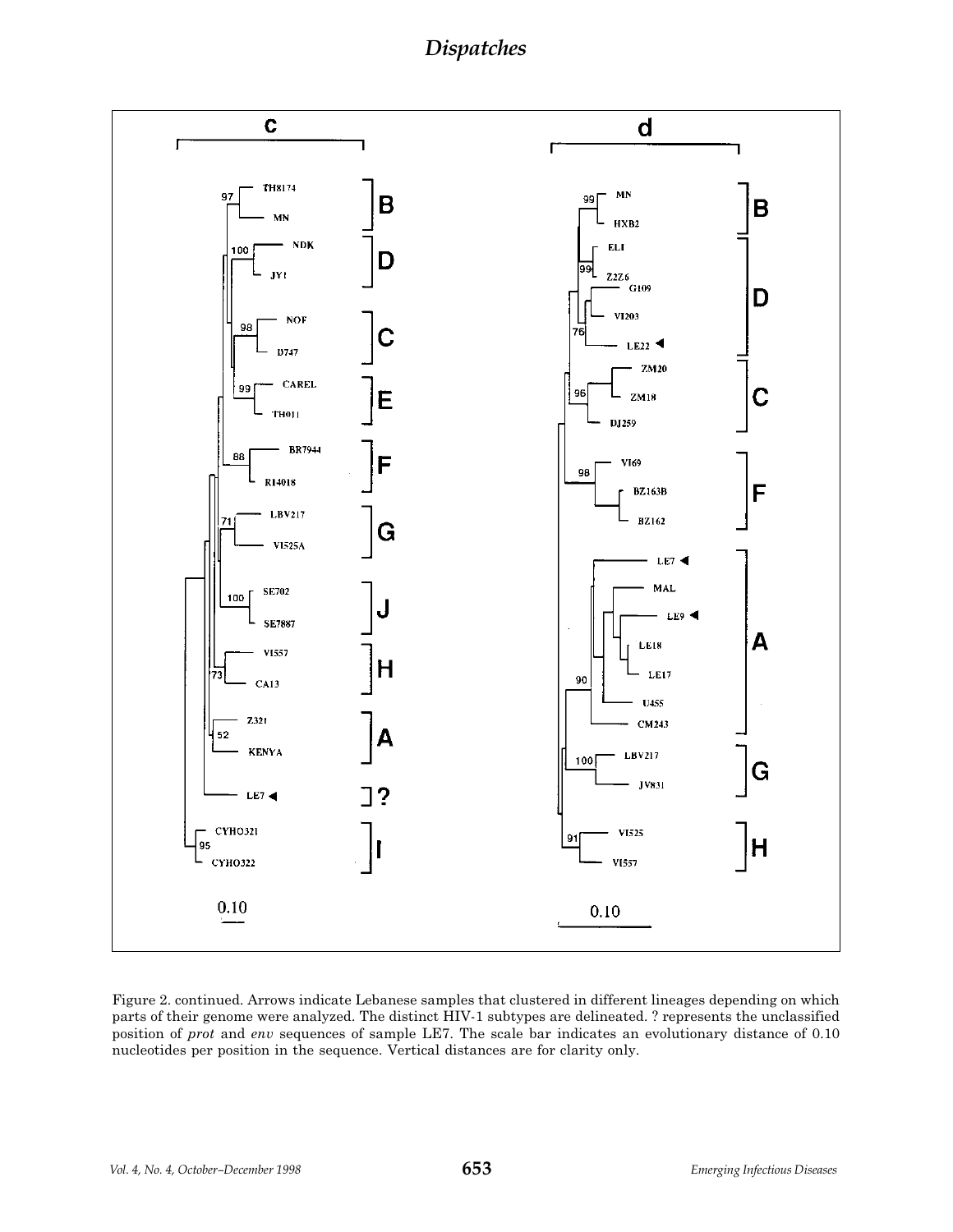|                   |                  |        |             |                 |                         |                | Sex partner characteristics |                  |                                                                                                  |                       |
|-------------------|------------------|--------|-------------|-----------------|-------------------------|----------------|-----------------------------|------------------|--------------------------------------------------------------------------------------------------|-----------------------|
|                   |                  |        |             |                 |                         |                | Bi/homo-                    |                  |                                                                                                  |                       |
| Patient Gen-      |                  | Age    |             | CD4/            | <b>WHO</b>              | AIDS/          | sexual                      |                  | Travel/sexual                                                                                    |                       |
| no.               | der <sup>a</sup> | (yrs)  | Statusb     | mm <sup>3</sup> | class <sup>c</sup>      | <b>HIV</b>     | male                        | CSW <sup>d</sup> | contacts abroad                                                                                  | Subtype               |
| LE1               | $\mathbf M$      | 37     | $\mathbf M$ | 172             | $\,3$                   | $\rm No$       | $\rm No$                    | Yes              | West Africa (Côte d'Ivoire) <sup>e</sup>                                                         | A                     |
| LE <sub>5</sub>   | $\mathbf M$      | 42     | $\mathbf M$ | NA              | $\,3$                   | NKf            | No                          | Yes              | West Africa <sup>e</sup>                                                                         | A                     |
| LE <sub>6</sub>   | $\mathbf M$      | 29     | $\mathbf M$ | 168             | $\boldsymbol{2}$        | Yes            | No                          | Yes              | West Africa <sup>e</sup>                                                                         | A                     |
| LE11              | $\mathbf M$      | 26     | $\rm S$     | 44              | 3                       | Yes            | No                          | Yes              | Africa <sup>e</sup>                                                                              | $\mathbf{A}$          |
| LE18g             | $\mathbf M$      | 34     | $\mathbf M$ | 400             | $\mathbf{1}$            | Yes            | No                          | Yes              | Middle East (United<br>Arab Emirates) <sup>e</sup>                                               | $\bf{A}$              |
| LE22              | М                | 42     | $\rm S$     | <b>NA</b>       | $\rm 3$                 | No             | No                          | Yes              | West Africa (Côte d'Ivoire) <sup>e</sup>                                                         | $\mathbf D$           |
| LE9               | $\mathbf M$      | 57     | $\mathbf M$ | 253             | $\mathbf{1}$            | No             | $\rm No$                    | Yes              | Middle East (United Arab<br>Emirates) <sup>e</sup> , Asia, Europe,<br>North America              | A/D/A <sup>h</sup>    |
| LE <sub>24</sub>  | М                | 54     | М           | 180             | 1                       | NK             | No                          | Yes              | West Africa (Nigeria) <sup>e</sup>                                                               | $G/A^i$               |
| LE7               | М                | 54     | $\mathbf M$ | 177             | 3                       | No             | No                          | Yes              | West Africa (Côte<br>d'Ivoire) <sup>e</sup> , Middle East                                        | $NC/A^j$              |
| LE <sub>16</sub>  | М                | 32     | $\mathbf M$ | 86              | $\boldsymbol{2}$        | $\rm{NK}$      | No                          | Yes              | Europe                                                                                           | $\, {\bf B}$          |
| LE26              | $\mathbf M$      | 36     | М           | 86              | $\mathbf{1}$            | $\rm No$       | No                          | Yes              | Europe (France) <sup>e</sup>                                                                     | $\, {\bf B}$          |
| LE2               | $\mathbf M$      | 27     | S           | 396             | 3                       | Yes            | Yes                         | $\rm No$         | Europe (France, Germany,<br>UK) <sup>e</sup> , North America<br>(USA) <sup>e</sup> , Middle East | $\, {\bf B}$          |
| LE <sub>8</sub>   | $\mathbf M$      | 43     | S           | 98              | 3                       | No             | Yes                         | No               | Europe <sup>e</sup> , South America,<br>Middle East (Bahrain) <sup>e</sup>                       | B                     |
| LE <sub>10</sub>  | М                | 35     | S           | 56              | $\overline{4}$          | No             | Yes                         | No               | Europe (France) <sup>e</sup> ,<br>Middle East                                                    | $\, {\bf B}$          |
| LE14              | $\mathbf M$      | 45     | D/SP        | $\overline{7}$  | 3                       | No             | No                          | Yes              | Europe (Spain, Germany) <sup>e</sup> ,<br>Asia (Thailand) <sup>e</sup> , South<br>America        | B                     |
| LE23 <sup>k</sup> | М                | 47     | М           | NA              | $\mathbf{1}$            | Yes            | No                          | Yes              | West Africa (Côte d'Ivoire,<br>Nigeria) <sup>e</sup>                                             | $\, {\bf B}$          |
| LE21              | М                | 31     | S           | 340             | $\mathbf{1}$            | N <sub>o</sub> | N <sub>o</sub>              | No               | Lebanon only                                                                                     | B                     |
| LE <sub>3</sub>   | ${\bf F}$        | 31     | $\mathbf M$ | 378             | $\mathbf{1}$            | Yes            | No                          | No               | Lebanon only                                                                                     | A                     |
| LE17 <sup>g</sup> | $\mathbf F$      | $32\,$ | $\mathbf M$ | 300             | $\,3$                   | Yes            | No                          | No               | Lebanon only                                                                                     | A                     |
| LE20              | $\mathbf F$      | 32     | $\mathbf M$ | NA              | $\mathbf{1}$            | Yes            | No                          | N <sub>o</sub>   | Europe                                                                                           | $\boldsymbol{\rm{A}}$ |
| LE4               | $\mathbf F$      | 36     | М           | 233             | $\mathbf{1}$            | Yes            | No                          | No               | Africa                                                                                           | A                     |
| LE13              | $\mathbf F$      | 35     | $\mathbf M$ | 350             | $\mathbf{1}$            | Yes            | No                          | No               | West Africa                                                                                      | A                     |
| LE15              | $\mathbf F$      | 34     | $\mathbf M$ | 171             | $\mathbf{1}$            | Yes            | No                          | No               | Asia                                                                                             | $\mathcal{C}$         |
| LE12 <sup>1</sup> | $\mathbf F$      | 31     | $\mathbf M$ | 109             | $\rm 3$                 | $\rm N K$      | NK                          | $\rm N K$        | Africa                                                                                           | $\, {\bf B}$          |
| LE19 <sup>k</sup> | $\mathbf F$      | 42     | $\mathbf M$ | $30\,$          | $\overline{\mathbf{4}}$ | Yes            | $\rm No$                    | $\rm No$         | West Africa                                                                                      | $\, {\bf B}$          |
| LE25              | $\mathbf F$      | 28     | М           | 200             | $\boldsymbol{2}$        | Yes            | No                          | No               | West Africa                                                                                      | $HIV-2$               |

aM=male, F=female.

bM=married, S=single, D/SP=divorced/separated.

c World Health Organization classification based on opportunistic infections.

dCommercial sex worker.

eSexual contact reported in region, country listed in parentheses.

f Not known.

gCouple no. 1.

hSubtype A -env, subtype D -pol, subtype A -gag.

i Subtype G -env, subtype A -pol.

Unclassified subtype for env and pol, subtype A - gag.

kCouple no. 2.

l Reported to be infected by blood transfusion.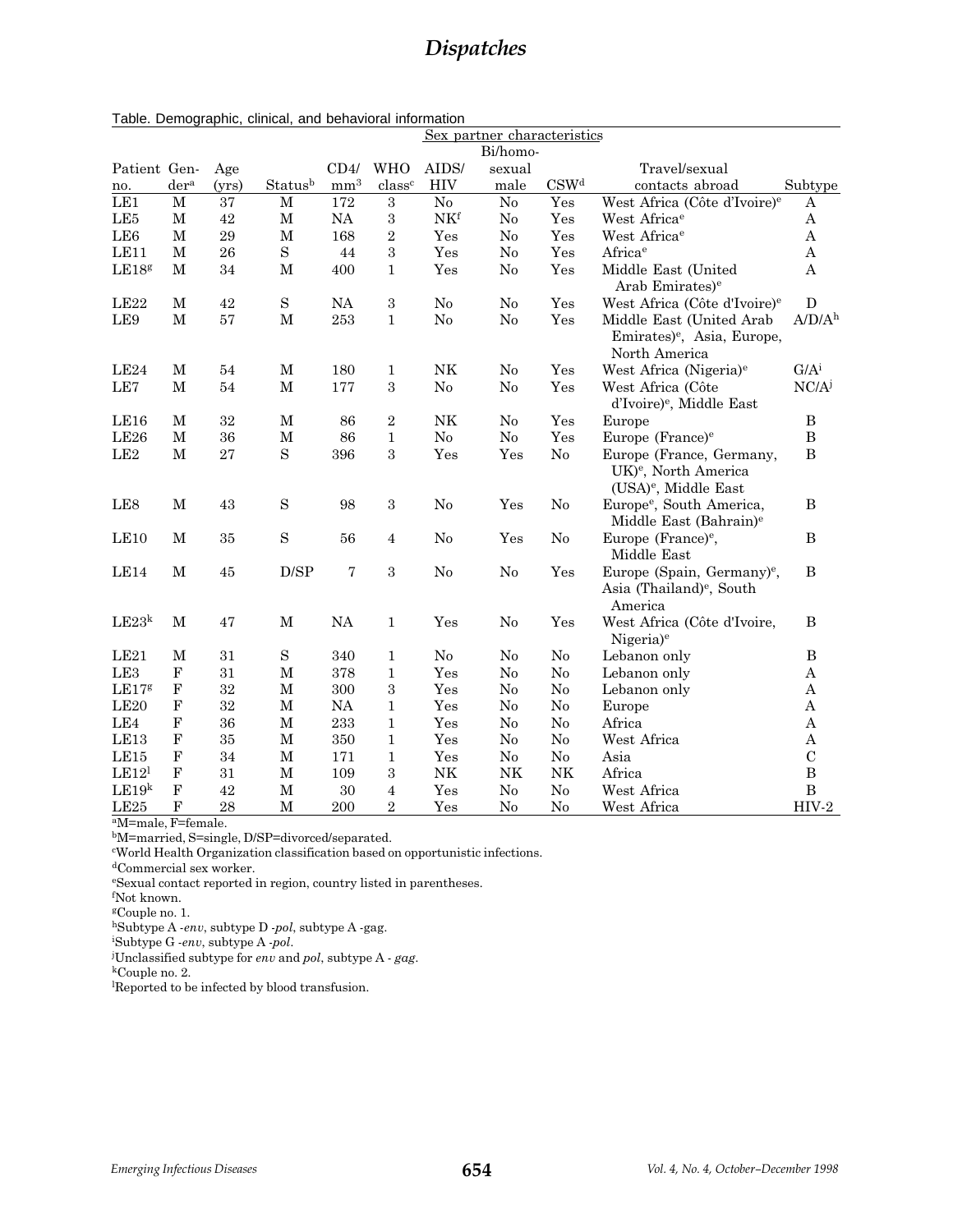cated that only the husband was involved in high-risk sexual activities in and outside Lebanon. The third female patient, LE25, was infected with HIV-2 subtype B strain. Her husband, who died of AIDS-related complications, had traveled to Côte d'Ivoire, a region in which this HIV variant is endemic (21). These data suggest that very likely the female patients acquired infections from their HIV-infected spouses.

The molecular and epidemiologic data indicate multiple HIV-1 introductions to Lebanon. First, most male patients were infected abroad with the HIV-1 strains prevalent in the geographic region they visited. Second, the topology of HIV-1 env subtype A demonstrated that viral sequences of patients who had sexual contacts with persons from West Africa clustered in the branch with marker sequences from Côte d'Ivoire. In contrast, HIV-1 sequences of patients who reported contacts with persons from the United Arab Emirates (LE9 and LE18) clustered in another branch with Ugandan/Kenyan marker sequences (Figure 2b). Independent branching of HIV-1 env sequences of subtype A from West and East Africa had been observed (22). Third, the structures of two mosaic viral genomes and epidemiologic data of patients suggested that they were infected with potential recombinant viruses, which had been identified in two geographic regions. Briefly, patients LE24 and LE9, who reported sexual contacts with commercial sex workers in Nigeria or the United Arab Emirates, respectively, have been infected with mosaic viruses Genv/Apol and Aenv/Dpol/Agag. Such recombination patterns were found in West-Central Africa and East Africa, respectively (23,24). Finally, analysis of env sequences from Lebanese patients revealed a relatively high intrasubtype genetic diversity within subtype B (average 14.9%, range 4.2% to 25.6%) and subtype A (15.5%, range 2.5% to 28.9%). Epidemiologic data and a low prevalence of HIV-1 infection suggest multiple introductions (rather than long existence) of genetically diverse HIV-1 strains to Lebanon.

### **Conclusions**

The results presented in this report provide new information on HIV genetic variation in Lebanon. The identification of HIV-2 and 6 env HIV-1 subtypes, including three distinct HIV-1 mosaics, confirms high heterogeneity of HIV variants in Lebanon. Given the limited number of samples tested, finding both HIV-2 and multiple HIV-1 subtypes is remarkable and indicates that the distribution pattern of HIV variants resembled that of Cyprus or the Philippines rather than that of Thailand or India. These data indicate that the spread of complex HIV-subtype distribution patterns involving a large number of distinct HIV-1 and HIV-2 strains to countries without endemic HIV may be more common than previously thought.

The HIV-2 infection detected in this study, the first documented in Lebanon, reiterates the importance of appropriate screening methods for detecting both HIV-1 and HIV-2 to protect the blood supply. Our findings provide preliminary information for monitoring the spread of HIV variants in Lebanon and developing subtypespecific subunit vaccines.

#### **Acknowledgment**

We thank Priscilla Swanson for her help in sequencing, Eve Lackritz for critical review of the manuscript, and Mr. Issam Khneisser, American University of Beirut, for processing blood specimens.

Part of this work was done at the Institute of Tropical Medicine, Antwerp, Belgium, and was sponsored by grant numbers G 3301.96 and G 30134.97 of the Belgian Nationaal Fonds voor Wetenschappelijk Onderzoek.

Dr. Pieniazek is a molecular biologist in the HIV/ AIDS and Retroviral Branch, CDC. Her research interests include implications of mixed HIV infections for the evolution of the HIV/AIDS epidemic and for vaccine development; her areas of expertise include developing molecular assays for detection of novel HIV strains and the molecular epidemiology of HIV.

#### **References**

- 1. Leitner T: Genetic subtypes of HIV-1. In: Human Retroviruses and AIDS. Edited by Myers G, Foley B, Mellors JW, Korber B, Jeang KT, Wain-Hobson S. Theoretical Biology and Biophysics, Los Alamos National Laboratory, Los Alamos (NM): 1996:III28-III40.
- 2. Robertson DL, Sharp PM, McCutchan FE, Hahn BH: Recombination in HIV-1. Nature 1995;374:124-6.
- 3. Gao F, Yue L, Robertson DL, Hill SC, Hui H, Biggar RJ, et al. Genetic diversity of human immunodeficiency virus type 2: evidence for distinct sequence subtypes with differences in virus biology. J Virol 1994;68:7433-47.
- 4. Hu DJ, Dondero TJ, Rayfield MA, George R, Schochetman G, Jaffe HW, et al. The emerging diversity of HIV: the importance of global surveillance for diagnostics, research, and prevention. JAMA 1996;275:210-6.
- 5. Ou C-Y, Takebe Y, Weniger BG, Luo CC, Kalish ML, Auwanit W, et al. Independent introduction of two major HIV-1 genotypes into distinct high-risk populations in Thailand. Lancet 1993;341:1171-4. [Erratum in Lancet 1993;342:250].